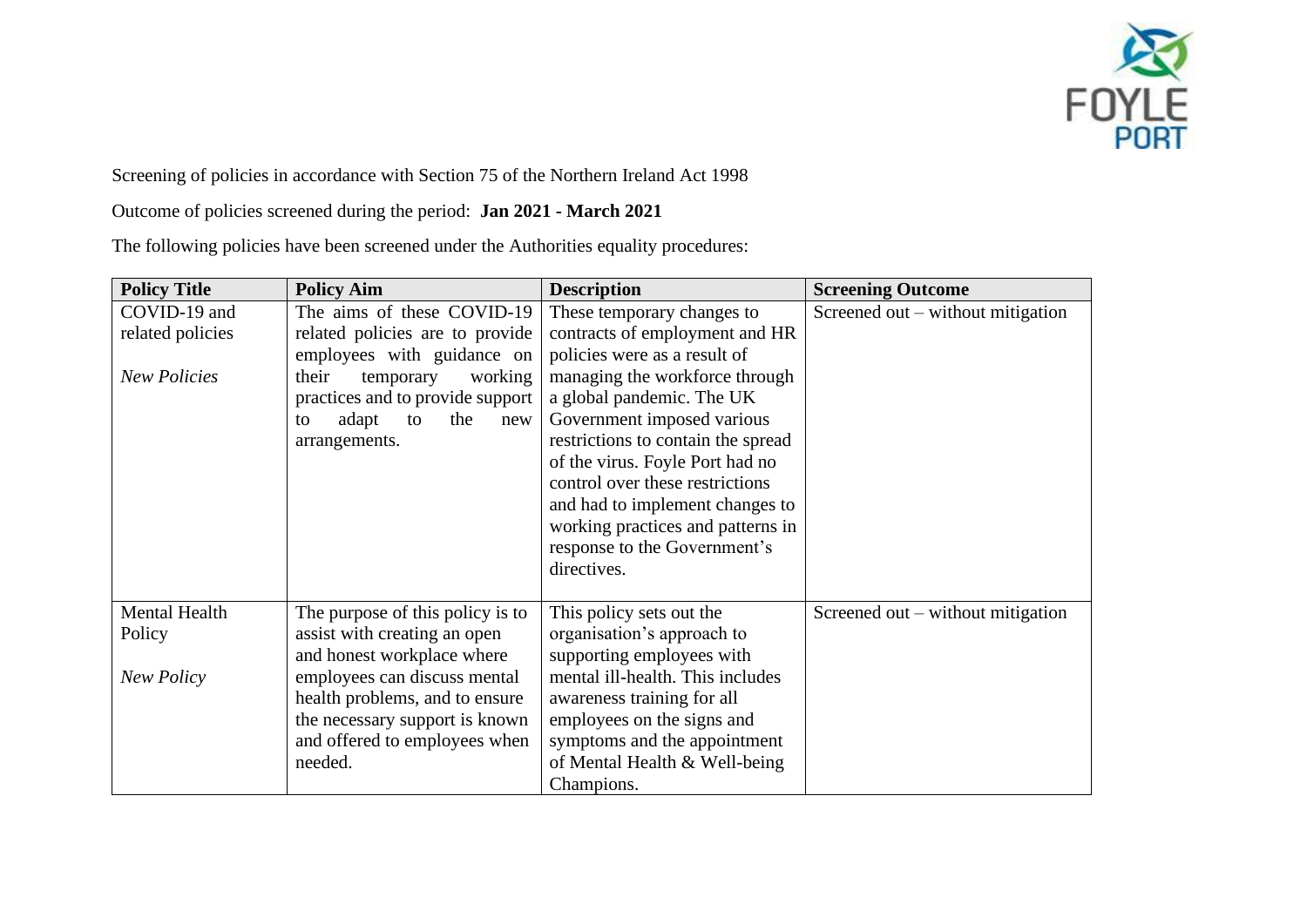| <b>Timekeeping Policy</b><br><b>Revised Policy</b>         | The Organisation operates a<br>policy on employee's<br>time keeping, in order to<br>maximise productivity,<br>efficiency and effectiveness<br>and ensure fair treatment of all<br>staff.                                                                                                                                                                          | The policy sets out the<br>organisations approach to<br>managing timekeeping with a<br>trigger system and automated<br>report process for Line<br>Managers.           | Screened out – without mitigation |
|------------------------------------------------------------|-------------------------------------------------------------------------------------------------------------------------------------------------------------------------------------------------------------------------------------------------------------------------------------------------------------------------------------------------------------------|-----------------------------------------------------------------------------------------------------------------------------------------------------------------------|-----------------------------------|
| <b>Authorised Leave</b><br>Policy<br><b>Revised Policy</b> | The purpose of this policy is to<br>outline the different types of<br>authorised leave that<br>employees can avail of in<br>addition to their normal annual<br>leave. This type of leave is to<br>be requested, normally in<br>advance except in certain<br>circumstances and is approved<br>at the discretion of<br>management.                                  | This policy sets out both<br>statutory and enhanced<br>entitlements to authorised leave<br>such as time off for dependents,<br>jury service and bereavement<br>leave. | Screened out – without mitigation |
| <b>Annual Leave Policy</b><br><b>Revised Policy</b>        | The Organisation is committed<br>to developing and maintaining<br>working arrangements which<br>enable employees to achieve a<br>greater work life balance. It is<br>also important, for your overall<br>health and well-being, to have<br>breaks away from work and we<br>recognise the importance that<br>annual leave plays in helping<br>you to achieve this. | This policy sets out the process<br>that employees need to follow in<br>order to request time off and the<br>conditions pertaining to annual<br>leave.                | Screened out – without mitigation |